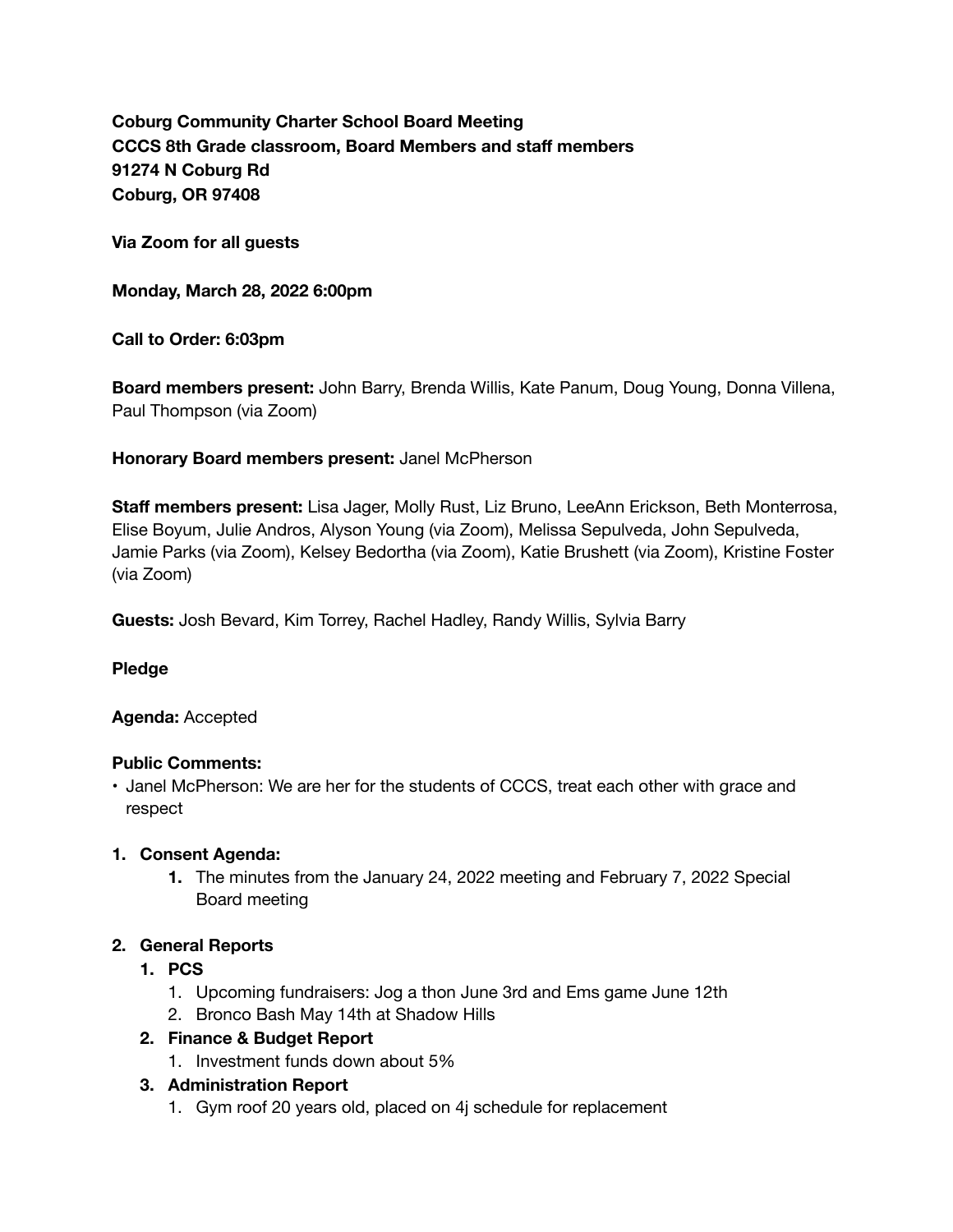- 2. Area outside 7th grade classroom has waterfall off roof when it rains, may need replacement sooner than 4j will replace and CCCS would be responsible for cost.
- 3. March 10th state of Oregon declared a state of public health emergency RE suicide.

# **4. Staff Report**

- 1. Being working on getting an idea for what the staff needs/wants
	- 1. Compensation
	- 2. School culture

# **3. Information/Discussion Items**

# **1. Review Board Goals**

- 1. Optimize Board Governance and Structure
	- 1. Open board application period
	- 2. Defining what is community
	- 3. Board Self Evaluation
- 2. Sustainable fundraising model
	- 1. Working with Katie B to blend what PCS and the school are doing
- 3. Quality Academic Program
	- 1. Elective ideas, next steps to connect with staff for what they are looking for

# **2. Executive Director search update**

- 1. Accepting applications until April 1, 2022, but position will stay open until an applicant is selected
- 2. Goal for ED committee

# **3. Student Handbook updates**

- 1. Summary of who we are as a school/community
- 2. How things 'work' at CCCS teaching model, volunteering, discipline, etc
- 3. Plan for 2022/23
- 4. Liz, Lisa, Brenda to work on document for new families to provide some of this information

## **4. Reinvigorating the culture of the school**

- 1. Review of events that have been missing since COVID and how to connect with school community
- 2. Brenda to work with Admin to set up an open forum for ideas on how to reinvigorate school culture.

# **4. Action Items**

**1. ACB Every Student Belongs Policy** 

Motion by Kate Panum to approve the updated ACB, Every Student Belongs Policy. Board unanimously approved.

## **2. Golden Bell Nominations**

Motion by Donna Villena to approve 3 Golden Bell Nominations. Board unanimously approved.